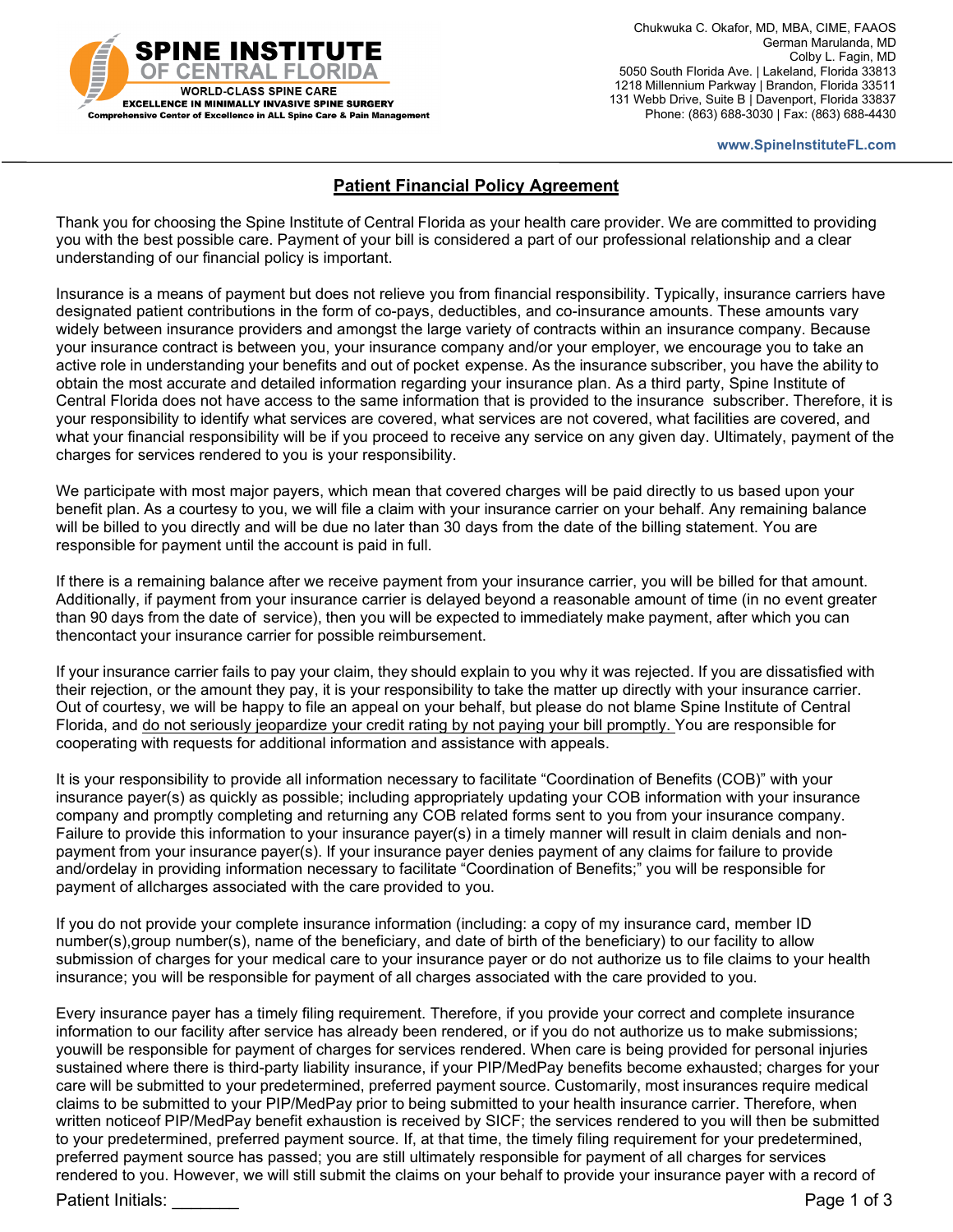

 Chukwuka C. Okafor, MD, MBA, CIME German Marulanda, MD Colby Fagin, MD 5050 South Florida Ave. | Lakeland, Florida 33813 1218 Millennium Parkway | Brandon, Florida 33511 131 Webb Drive, Suite B | Davenport, Florida 33837 Phone: (863) 688-3030 | Fax: (863) 688-4430

**www.SpineInstituteFL.com**

your care.

Additionally, if your insurance payer requires prior authorization and the service has already been rendered to you; your insurance payer may deny the claim for lack of prior authorization. By initialing below, I agree to this process of claim submission and do understand that this may result in waiving my rights as a third-party beneficiary under the contract between SICF and my health insurance company; if, for example, the timely filing requirement is not met due to the process described above.

If your insurance denies payment of any claims for the reasons stated above; you will be responsible for payment of allcharges associated with the care provided to you.

It is your responsibility to determine whether our facility is in-network or out-of-network with your insurance carrier. If we do not participate in your insurance plan, you may still choose to be seen by the practice and your claim may be eligible for "out-of-network" benefits, which typically result in additional out of pocket expense. It is your responsibility to determine what out-of-networks benefits, if any, are available to you. You will be responsible for payment of all charges that are not covered by your insurance; and all charges related to your out-of-network status. Again, to emphasize, you are responsiblefor knowing your insurance policy. For example, you will be responsible for any charges if any of the following apply: (i) your health plan requires prior authorization or referral by a primary care physician (PCP) before receiving services at Spine Institute of Central Florida, and you have not obtained such an authorization or referral; (ii) you receive services in excess of such authorization or referral; (iii) your insurance company provides incorrect or misleading information to SpineInstitute of Central Florida during prior authorization, when such information is relied upon, but actually different from yourplan benefits; (iv) your health plan determines that the services you received at Spine Institute of Central Florida are not medically necessary and/or not covered by your insurance plan; (v) your health plan coverage has lapsed or expired at the time you receive services at Spine Institute of Central Florida; or (vi) you have chosen not to use your health plan coverage. If you are not familiar with your plan coverage, we recommend you contact your insurance company directly.

We require you to present proof of insurance at each medical visit. If we are unable to verify your insurance or you do not have your insurance card, you will be considered a self-pay patient and payment will be due at time of service. Insurancestatus presented at time of service will be considered the final status for that visit and retroactive changes are not processed.

Consistent with insurance regulations, co-pays, deductibles, and co-insurance amounts are due at the time of service. We accept cash, Visa, MasterCard, American Express, and Discover for your convenience. Additional fees, which are typically not covered by your insurance plan, will be charged for services such as copying medical records, completion of disability forms, and other such services.

**Interest and Attorney's Fees, and No-Show Fees:** On all accounts with balances greater than 30 days past due an 18% per annum interest will be charged. There will be a \$50.00 charge for any no-show to office visit, physical therapy, and MRI appointments. There will be a \$300.00 charge for any no-show to a scheduled inoffice procedure. If you cancel your appointment less than 24 hours prior to your appointment, a fee of \$25.00 will be applied to your account. As much as we hope to avoid collection activity, we must inform you that delinquent accounts may be assigned to collections agency and all collection costs will be added to your outstanding balances. You shall be responsible for all costs and expenses incurred in efforts to collect past due amounts from you, including interest charges, court costs, and reasonable attorney's fees. If my account is sent to a Collections Agency, I understand and agree that a 30% collection fee will be applied to the sum of my outstanding balance and applicable interest charges. In other words, your amount due will be increased by 30% of the total amount of your outstanding balance and applicable interest charges. Additionally, patients with delinquent accountsmay be dismissed from our practice.

**Overpayments**: If you make a payment that results in a surplus on your account, you authorize Spine Institute of Central Florida to apply the overpayment to any other account for which you are financially responsible; includingyour account, a member of your family's or dependent's account, or on any account for which you are a financially responsible party, which has an outstanding balance. Any remaining balance will be promptly returnedto you, but only if there are no further outstanding balances, unresolved and/or pending insurance payments for services provided.